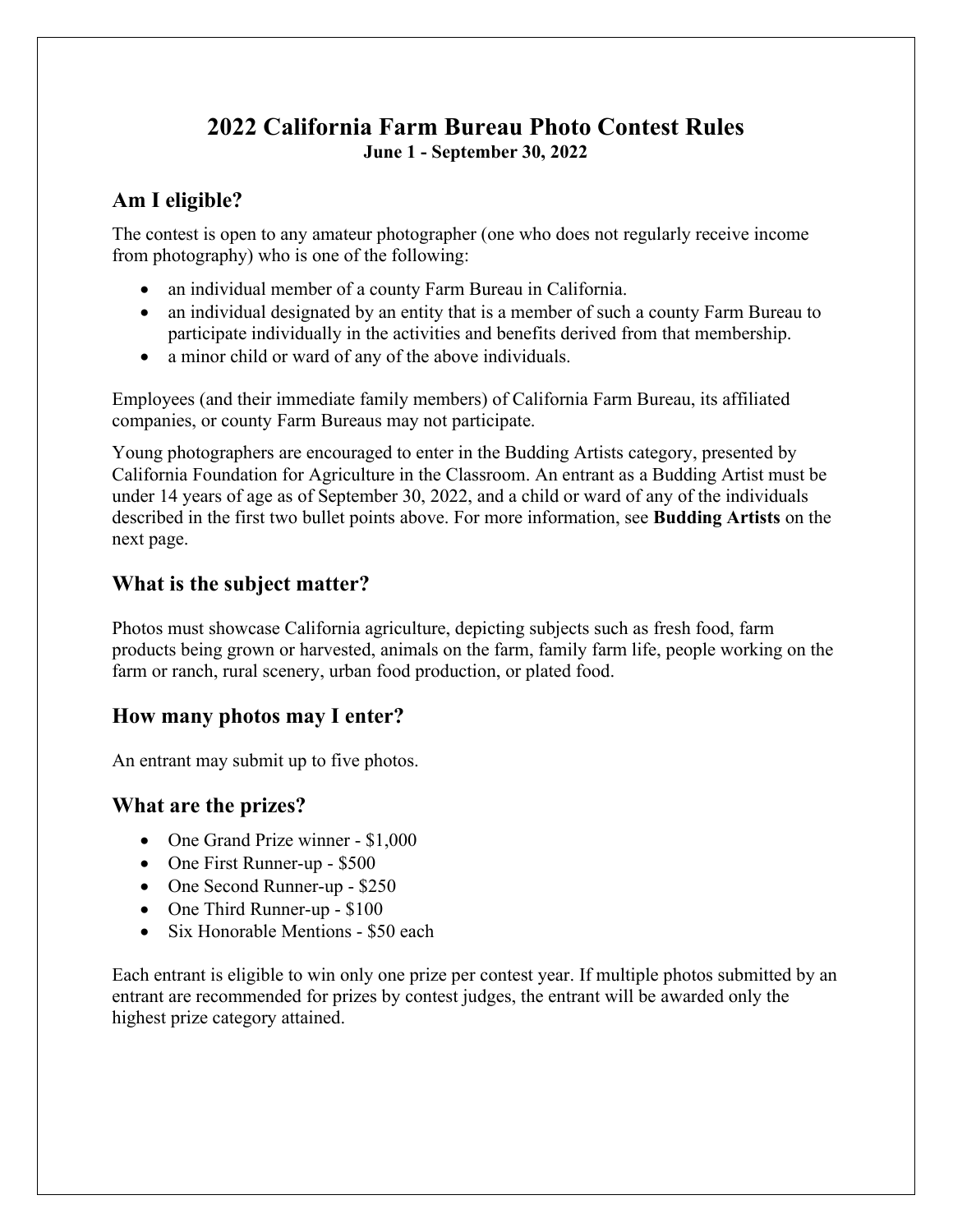## **Budding Artists**

This is a separate category for persons who are under 14 years of age as of September 30, 2022, and a child or ward of any of the individuals described in the first two bullet points under **Am I eligible?** on the prior page. Prizes are:

- One First Place winner \$250
- One Second Place winner \$100

Each Budding Artist entrant will receive a copy of the latest *Imagine this…* book.

Each Budding Artist entrant is eligible to win only one prize per contest year. If multiple photos by the same entrant are recommended for prizes by contest judges, the entrant will be awarded only the highest prize category attained.

## **Contest Rules**

- Photos must highlight California agriculture as described in **What is the subject matter?** on the prior page and have been taken in 2021 or 2022.
- Photos may not have been or be entered in any other contest.
- Photos must accurately reflect the subject matter and the scene as it appears. Photos digitally altered beyond standard optimization (e.g., overly altered or filtered) will not be chosen. Sepia and black-and-white photos are acceptable.
- A completed entry form must be submitted for each photo entered online. Incomplete entry forms will not be accepted.
- The model release portion of the entry form must also be completed and signed by each entrant; a parent or guardian must sign for a minor.
- A child entering as a Budding Artist must provide date of birth on the entry form.
- All photos submitted become property of California Farm Bureau.
- California Farm Bureau may, without offering any consideration to or obtaining the further permission of its submitter, use any submitted photo for any purpose, such as publishing it in *Ag Alert®* newspaper or *California Bountiful®* magazine, posting it on its websites or social media, reproducing it for Farm Bureau organizational use, or selling it at a county Farm Bureau auction.
- All decisions by California Farm Bureau as to the interpretation of these rules or the judging of photos are in its sole discretion and final.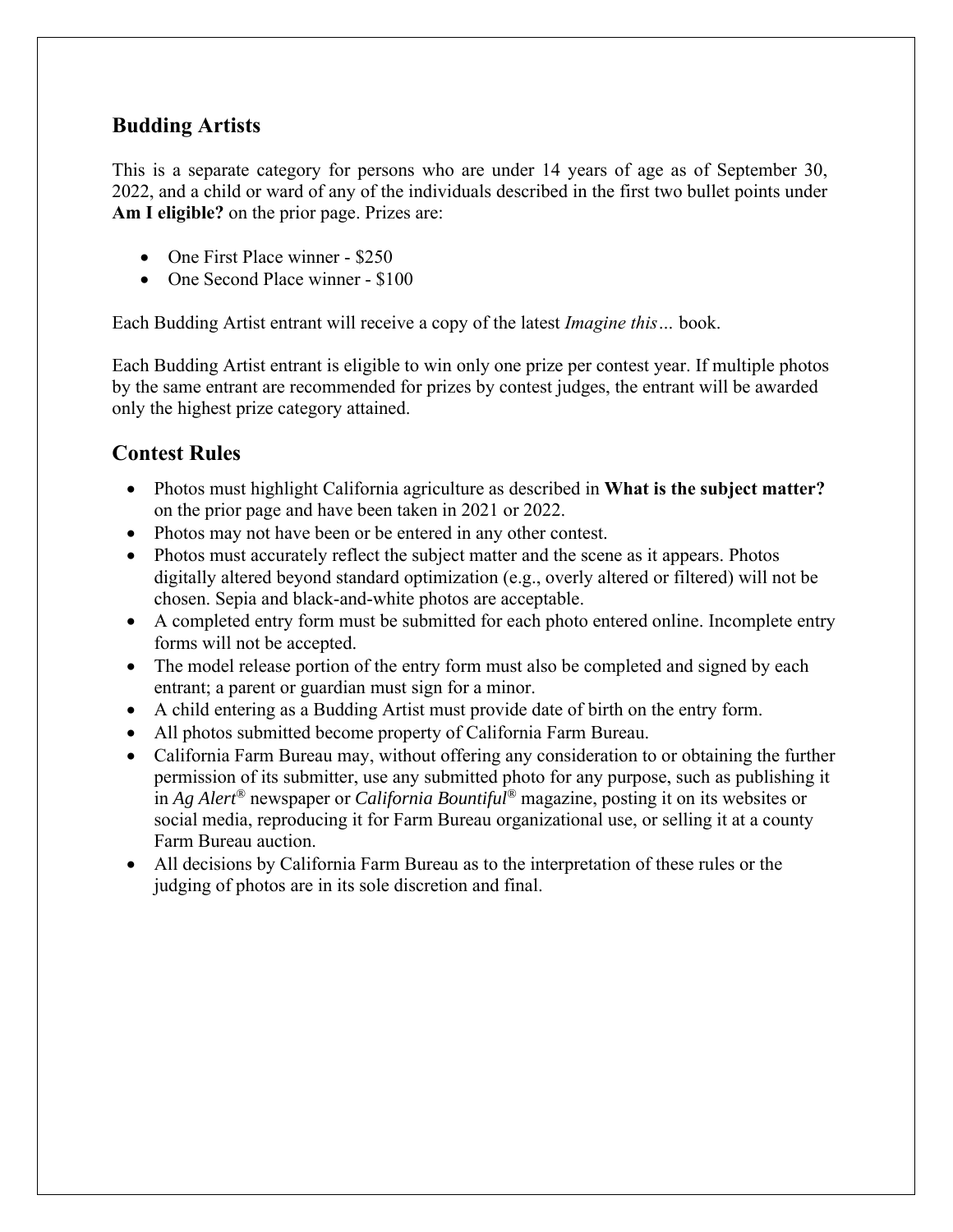#### **Photos requirements and preferences**

- **Preferred file size is 8-10 MB, but not less than 6 MB**. For more information, see "Image" quality" below.
- Images from mobile devices may be submitted if they adhere to the resolution requirement (see "Image quality" below).
- Turn off the date stamp option on your camera. Photos on which a date stamp or photographer's name is visible will be disqualified.
- All photos must be in .jpg format.
- Images not meeting these specifications will be disqualified.

#### Image quality:

- Submitted photos should at a minimum be 300 dpi at 10 inches wide.
- Set your camera or mobile device to the highest image-quality setting. High-resolution settings may vary depending on brand, so check the documentation that came with your device. To ensure print standards and quality, submit images as high-resolution files. If shooting in RAW, export as a high-resolution .jpg (300 dpi) via your image-editing software.
- Resolution may be calculated by multiplying the pixel width of the image by the pixel height. For example, a photograph taken with a 6-megapixel camera set for highest resolution and best quality produces images of about 2832 pixels by 2128 pixels, which are acceptable under the rules  $(2832 \times 2128 = 6$  million pixels). Digital images must be of sufficient resolution to reproduce well on the printed page.

# **What is the entry deadline?**

Entries must be entered online by September 30, 2022.

**How do I enter?**  Enter online at cfbf.com/photocontest/.